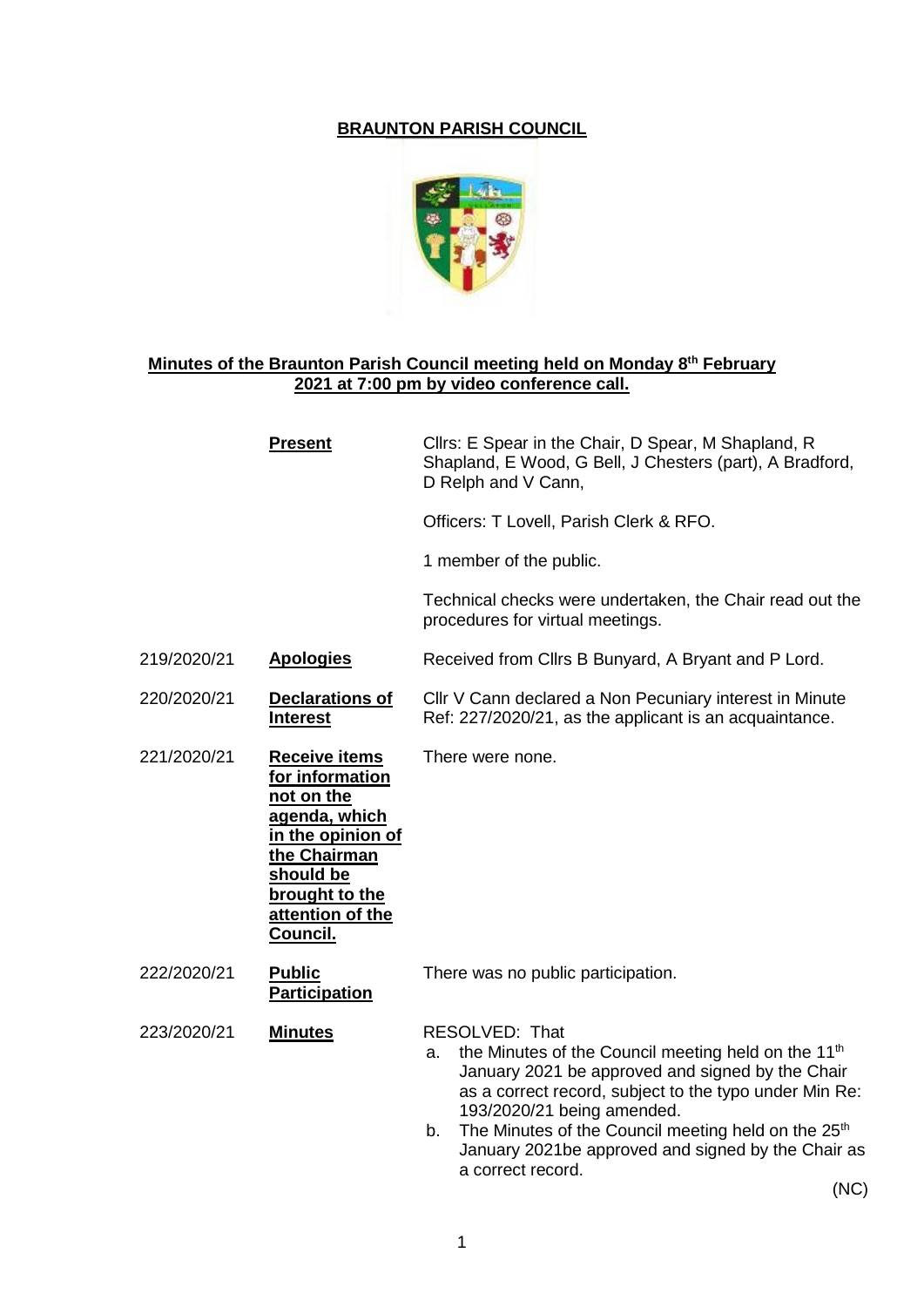|             |                                                                        | The Minutes of the Finance and Administration<br>C.<br>Committee held on the 18 <sup>th</sup> January be adopted and<br>ratified by the Council                                                                                                                                                                                                                                                                             |
|-------------|------------------------------------------------------------------------|-----------------------------------------------------------------------------------------------------------------------------------------------------------------------------------------------------------------------------------------------------------------------------------------------------------------------------------------------------------------------------------------------------------------------------|
|             |                                                                        | (3.7abs)                                                                                                                                                                                                                                                                                                                                                                                                                    |
| 224/2020/21 | <b>Action Sheet</b>                                                    | RESOLVED: That the Council notes the updated Action<br>Sheet and a letter of thanks to be sent to those who<br>helped to plant the 420 Woodland Trust trees.<br>(NC)                                                                                                                                                                                                                                                        |
| 225/2020/21 | <b>Reports from</b><br>the Devon<br><u>County</u><br><b>Councillor</b> | There was no County Councillor report received.                                                                                                                                                                                                                                                                                                                                                                             |
| 226/2020/21 | <b>Reports from</b><br>the North Devon<br><b>Councillors</b>           | Cllr E Spear reported that application 71660 for outline<br>permission for up to 59 residential units and associated<br>infrastructure at Land at Chivenor Cross Chivenor<br>Braunton would be considered at the NDC Planning<br>Committee being held on Wednesday 10 <sup>th</sup> February 2021.<br>It was agreed that the Council would nominate a<br>representative to attend to reiterate its views at the<br>meeting. |
|             |                                                                        | Cllr J Chesters explained that she would be attending the<br>NDC Licensing Committee on Tuesday, Planning on<br>Wednesday and Georgeham Parish Council meeting on<br>Thursday this week.                                                                                                                                                                                                                                    |
|             |                                                                        | Cllr G Bell and E Wood left the meeting due to technical<br>difficulties.                                                                                                                                                                                                                                                                                                                                                   |
| 227/2020/21 | <b>Planning</b>                                                        | Cllrs E Spear, D Spear and J Chesters in their capacity as<br>North Devon Councillors, stated that any opinions<br>expressed during discussions on the following planning<br>applications represent a preliminary view and that they will<br>naturally reconsider the application fresh when presented<br>all the facts at principal level.                                                                                 |
|             |                                                                        | Cllr G Bell rejoined the meeting.                                                                                                                                                                                                                                                                                                                                                                                           |
|             |                                                                        | $(a)$ 72670<br>Proposal: Extension & alterations to dwelling.<br>Location: 4 Quantocks, Braunton, Devon EX33 1DL<br>Applicant: Mr & Mrs Cheetham                                                                                                                                                                                                                                                                            |
|             |                                                                        | It was moved by Cllr J Chesters, seconded by Cllr D<br>Spear to recommend approval.                                                                                                                                                                                                                                                                                                                                         |
|             |                                                                        | RESOLVED: That the Council recommends approval.<br>(8.2abs)                                                                                                                                                                                                                                                                                                                                                                 |
|             |                                                                        | CIIr E Wood rejoined the meeting.                                                                                                                                                                                                                                                                                                                                                                                           |
|             |                                                                        | (b) 72747<br>Proposal: Demolition of existing proporty and erection                                                                                                                                                                                                                                                                                                                                                         |

Proposal: Demolition of existing property and erection of 2no semi-detached dwellings.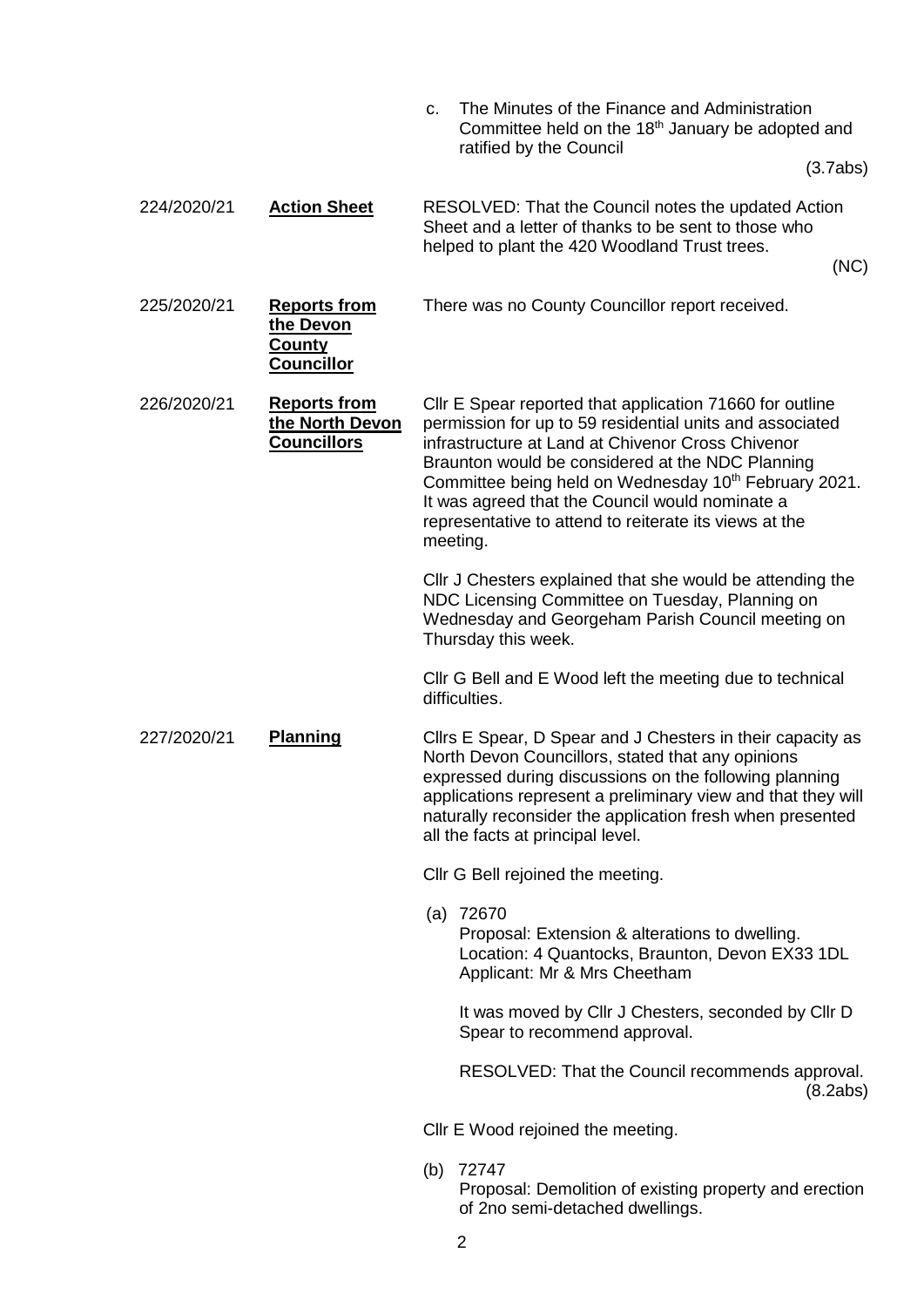Location: Land at 25 Pill Gardens, Braunton, Devon, EX33 2BE Applicant: Mr A Dustan

It was moved by Cllr D Spear, seconded by D Relph to recommend approval.

RESOLVED: That the Council recommends approval subject to the concerns expressed by South West Water being taken into consideration.

(NC)

(NC)

The Council would also request that consideration be given to installing Solar PV Panels on the roof.

Cllr J Chesters left the meeting due to technical difficulties.

(c) 72758

Proposal: Construction of a live Work Unit-revised scheme to that granted under application 71460. Location: The Stables, Saunton Road, Braunton, Devon EX33 1HG Applicant: Peter Caswell

It was moved by Cllr G Bell, seconded by Cllr D Spear to recommend refusal.

RESOLVED: That the Council recommends refusal on the grounds, as follows:

- Over intensification
- Outside of the development boundary.
- Concerns with regards to creeping industrialisation in the countryside.
- Inadequate vehicular access to the site off of Moor Lane.
- Adverse influences on the coastal zone and North Devon UNESCO Biosphere Reserve which is a key natural capital asset and has a value to the local community and its economy.
- There is no evidence to demonstrate a proven need for this development.
- (d) 72778

Proposal: Variation of condition 2 (approved plans) attached to planning permission 57649 to allow amended design. Location: Land adjacent to 86 Velator Bridge, Braunton, Devon EX33 2BG Applicant: Green Favero Velator Ltd

It was moved by Cllr E Wood, seconded by Cllr D Relph to recommend refusal.

RESOLVED: That the Council recommends refusal on the grounds, as follows: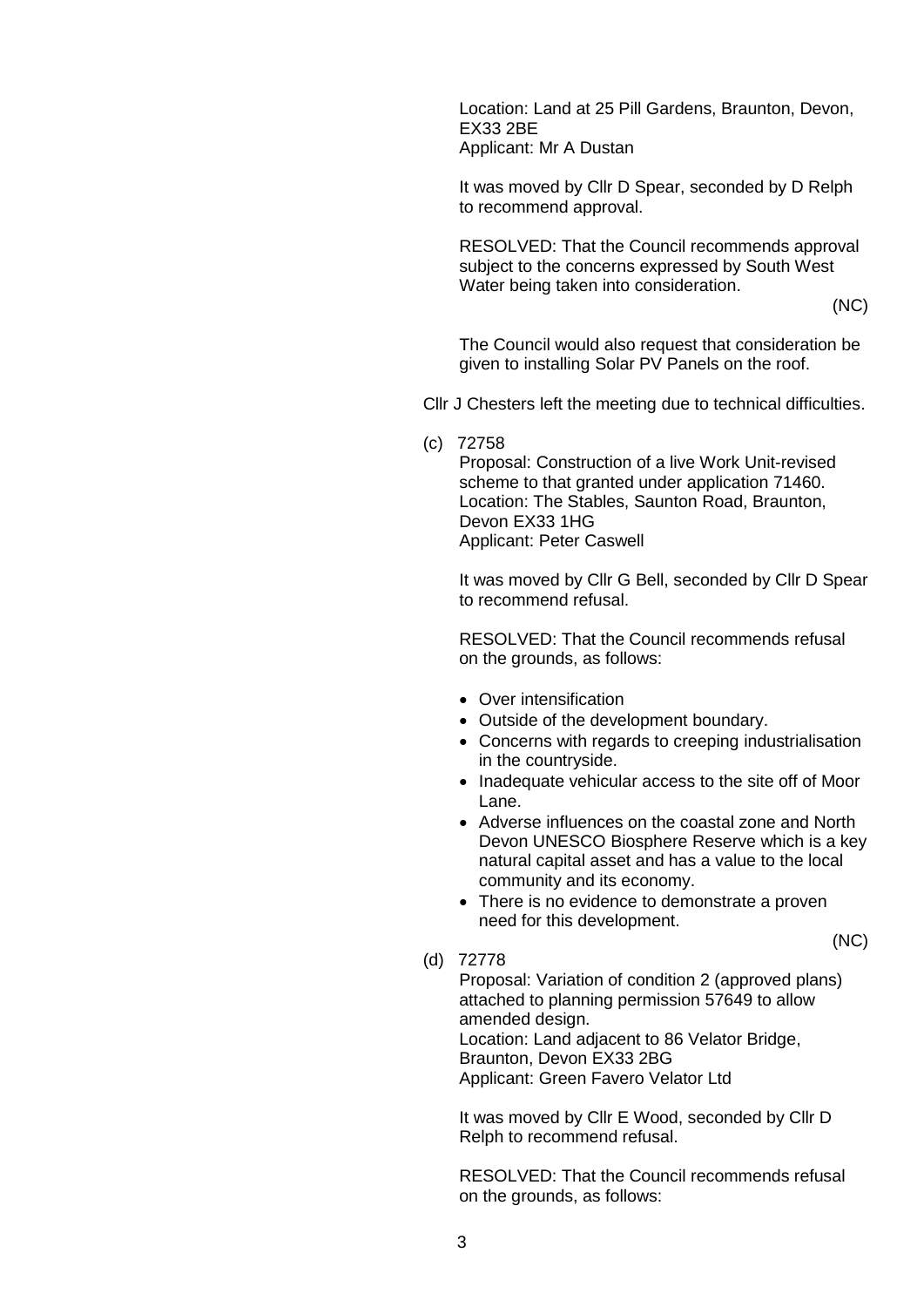- The Council disagrees that the site should be exempt from carrying out a Wildlife Survey. The site lies in close proximity to sensitive environments including the Braunton Marshes and the adjacent Caen Wetlands. Removal of the balconies and extending the windows to the edge of the existing footprint would have a detrimental impact on existing wildlife due to light spillage and noise disturbance. An Ecology Appraisal should be completed for this site.
- Concerns that under the present circumstance with rising sea levels this would be a totally unacceptable site for development. The site is within a Flood Zone 3 and is prone to flooding as the adjacent river is where the two waters meet (Taw and Torridge).
- The Council is disappointed at the proposed level of affordable housing within the site.
- Concerns regarding impact on highway safety due to insufficient access/egress to accommodate the level of vehicular movements that the development will create.

(NC)

Cllr J Chesters rejoined the meeting part way though discussions on the above application and did not take part in the vote.

Cllr V Cann declared a non Pecuniary interest.

(e) 72817

Proposal: Extension & alterations to dwelling. Location: Corhill, Corilhead Road, Braunton, Devon EX33 2EW Applicant: Mr & Mrs Nick & Madeline Cooke

It was moved by Cllr D Spear, seconded by Cllr J Chesters to recommend approval.

RESOLVED: That the Council recommends approval. (NC)

(f) 72808

Proposal: Demolition of garage and conservatory and erection of single storey extension. Location: 6 South View Close, Braunton EX33 2JX Applicant: Mr & Mrs Waghorn

It was moved by Cllr G Bell, seconded by Cllr V Cann to recommend approval.

RESOLVED: That the Council recommends approval. (NC)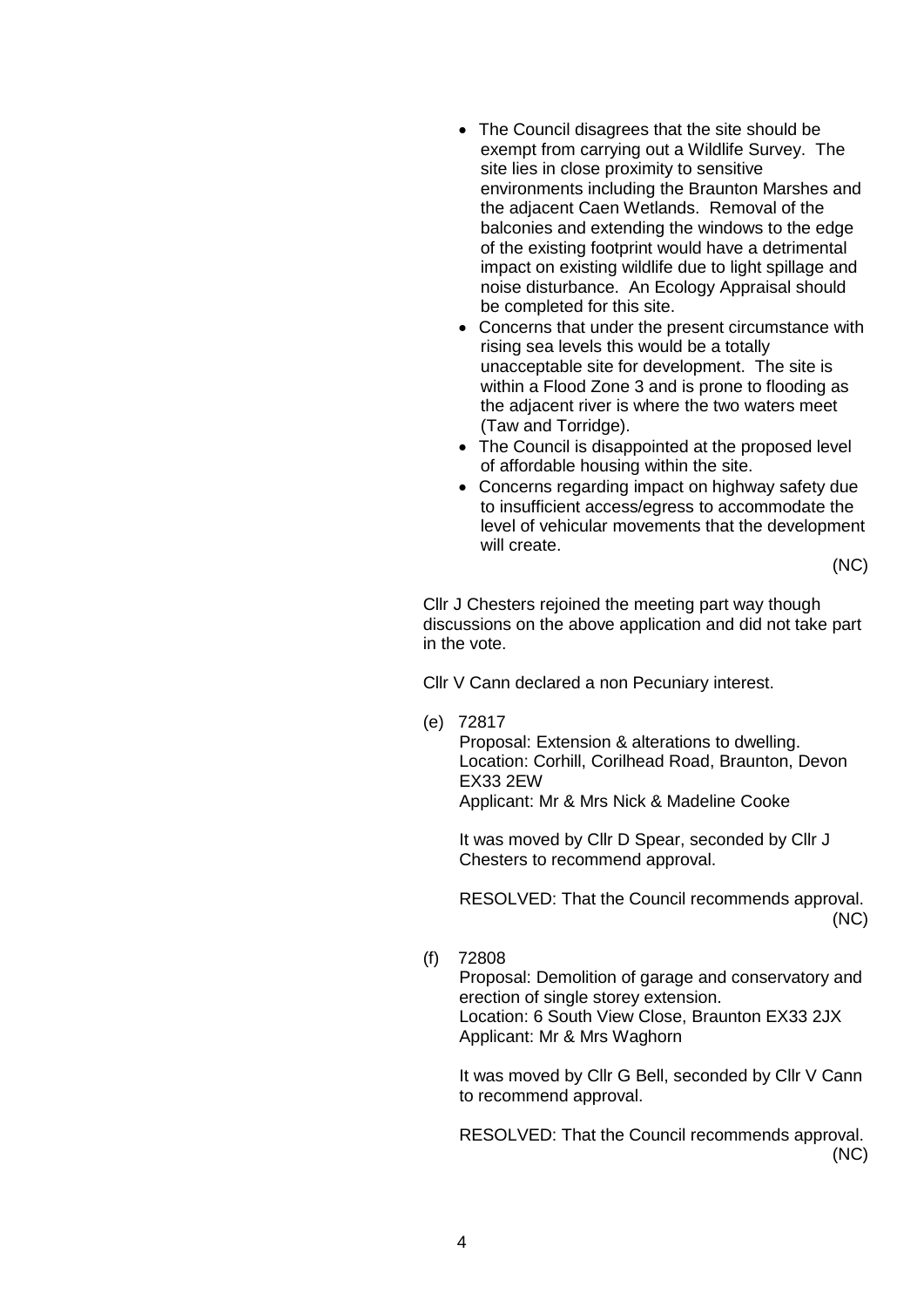228/2020/21 **North Devon** 

| North Devon      |  |  |  |  |  |
|------------------|--|--|--|--|--|
| Council –        |  |  |  |  |  |
| <b>Planning</b>  |  |  |  |  |  |
| <b>Decisions</b> |  |  |  |  |  |
|                  |  |  |  |  |  |

North Devon Council, the determining Authority, has APPROVED the following applications with conditions as filed:

72455 Proposal: Erection of a barn for use as garage/workshop/equipment store. Location: The Old Quarry, Corilhead Road, Braunton, Devon, EX33 2EW Applicant: Mr Scott Delaney Decision: REFUSED Decision Date: 19/01/2021

72557 Proposal: Approval of details in respect of discharge of condition 10 (CEMP) planning permission 71733 (demolition of dwelling and erection of replacement dwelling). Location : Ferndown, Saunton Road, Braunton, EX33 1LG Applicant: Mrs Tracey James Decision: APPROVED Decision Date: 25/01/2021

- 72616 Proposal: Extension & alterations to dwelling. Location: Hill Park House, Whitestone Lane, Knowle, Braunton, Devon, EX33 2ND. Applicant: Mr Griffiths-Jones Decision: APPROVED Decision Date: 27/01/2021
- 72105 Proposal: Creation of driveway Location: 102 South Street, Braunton, Devon, EX33 2AS Applicant: Mr Tom Grosz Decision: APPROVED Decision Date: 25/01/2021
- 72662 Proposal: Notification for prior approval for larger home extension which extends 3.4m beyond the rear wall, 3.6m to the ridge and 2.55m to the eaves. Location: 6 Saunton Road, Braunton, Devon, EX33 1HB Applicant: Mr & Mrs Brett Decision: PRIOR APPROVAL NOT REQUIRED

Decision Date: 28/01/2021

RESOLVED: That the

- a) Payments totalling £3,523.01 be approved and paid as detailed on the attached list.
- b) PAYE and NI for February 2021 be approved as detailed on the attached list.

(NC)

230/2020/21 **Financial Risk Assessment and Review of** 

229/2020/21 **Accounts due** 

Members considered the Council's Financial Risk Assessment and Review of Effectiveness of Internal Controls and Internal Audit for Year End 2020/21,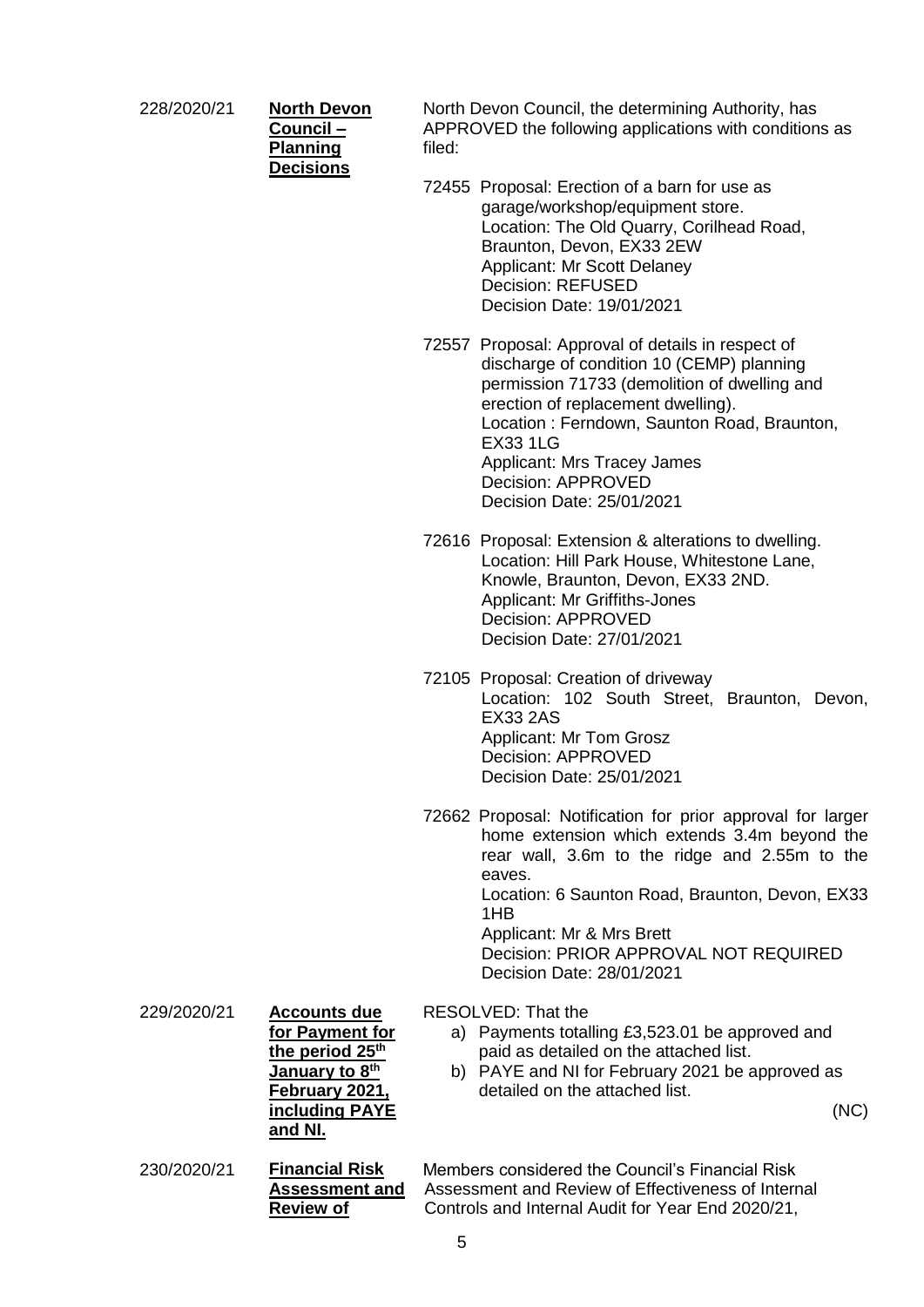|             | <b>Effectiveness of</b><br><b>Internal Controls</b><br>and Internal<br><b>Audit for the</b><br><u>year 2020/21</u> | circulated with the agenda prior to the meeting.<br>RESOLVED: That<br>a. the Council's Financial Risk Assessment be received<br>and noted, attached as Appendix A.<br>b. the Internal Control Audit report for 2020/21 be<br>approved, attached as Appendix B.                                                                                                                                                                                                                                                    |
|-------------|--------------------------------------------------------------------------------------------------------------------|-------------------------------------------------------------------------------------------------------------------------------------------------------------------------------------------------------------------------------------------------------------------------------------------------------------------------------------------------------------------------------------------------------------------------------------------------------------------------------------------------------------------|
| 231/2020/21 | <b>Draft Budget</b><br>and Precept for<br>2021/22                                                                  | Members were informed that the tax base had been<br>confirmed at 3039.68 which was a decrease on the<br>previous year of -52.83 (equates to a 1.7% drop).<br>The draft budgets were circulated prior to the meeting for<br>consideration. It was noted that the initial figure for the<br>precept that had been submitted to NDC was an increase<br>of £1.01 per year for a Band D property. With the<br>decrease in tax base this would result in a further increase<br>of £0.91 per year for a Band D property. |
|             |                                                                                                                    | RESOLVED:<br>a. That the Council approves the draft budgets for<br>2021/2022 as submitted to full Council in December<br>Min Ref: 186/2020/21.<br>b. To agree a precept of £160,590 for 2021/22.<br>(NC)                                                                                                                                                                                                                                                                                                          |
| 232/2020/21 | <b>Interim Devon</b><br><b>Carbon Plan</b>                                                                         | Members considered the draft response to the Devon<br>Carbon Plan consultation prepared by Cllr David Relph<br>which was circulated prior to the meeting.                                                                                                                                                                                                                                                                                                                                                         |
|             |                                                                                                                    | Following discussion it was agreed that the Council<br>supports the general statements made by Cllr Relph.<br>Members welcomed the work that had been on the Interim<br>Devon Carbon Plan. It considered what was actually<br>practical due to present circumstance and how budgets<br>had been affected by lockdown restrictions.                                                                                                                                                                                |
|             |                                                                                                                    | RESOLVED: That the Council to submit Cllr Relph's<br>response to the Devon Carbon Plan consultation.<br>(NC)                                                                                                                                                                                                                                                                                                                                                                                                      |
|             |                                                                                                                    | The Chair thanked Cllr Relph for the work that he done<br>preparing the Council's response.                                                                                                                                                                                                                                                                                                                                                                                                                       |
| 233/2020/21 | <b>Braunton Work</b><br><u>Hub</u>                                                                                 | The Clerk updated members regarding the Work Hub and<br>how it had been affected by the latest lockdown<br>restrictions. The existing tenants had remained using the<br>building as they were unable to work from home. The<br>Clerk had received requests from members of the public to<br>rent the remaining office and requested guidance from the<br>Council regarding introducing new hirers during lockdown.                                                                                                |
|             |                                                                                                                    | <b>RESOLVED: That new hirers</b><br>a) would be requested to provide a statement in writing<br>that they are unable to work from home.<br>b) to be made aware of their responsibilities not to let                                                                                                                                                                                                                                                                                                                |